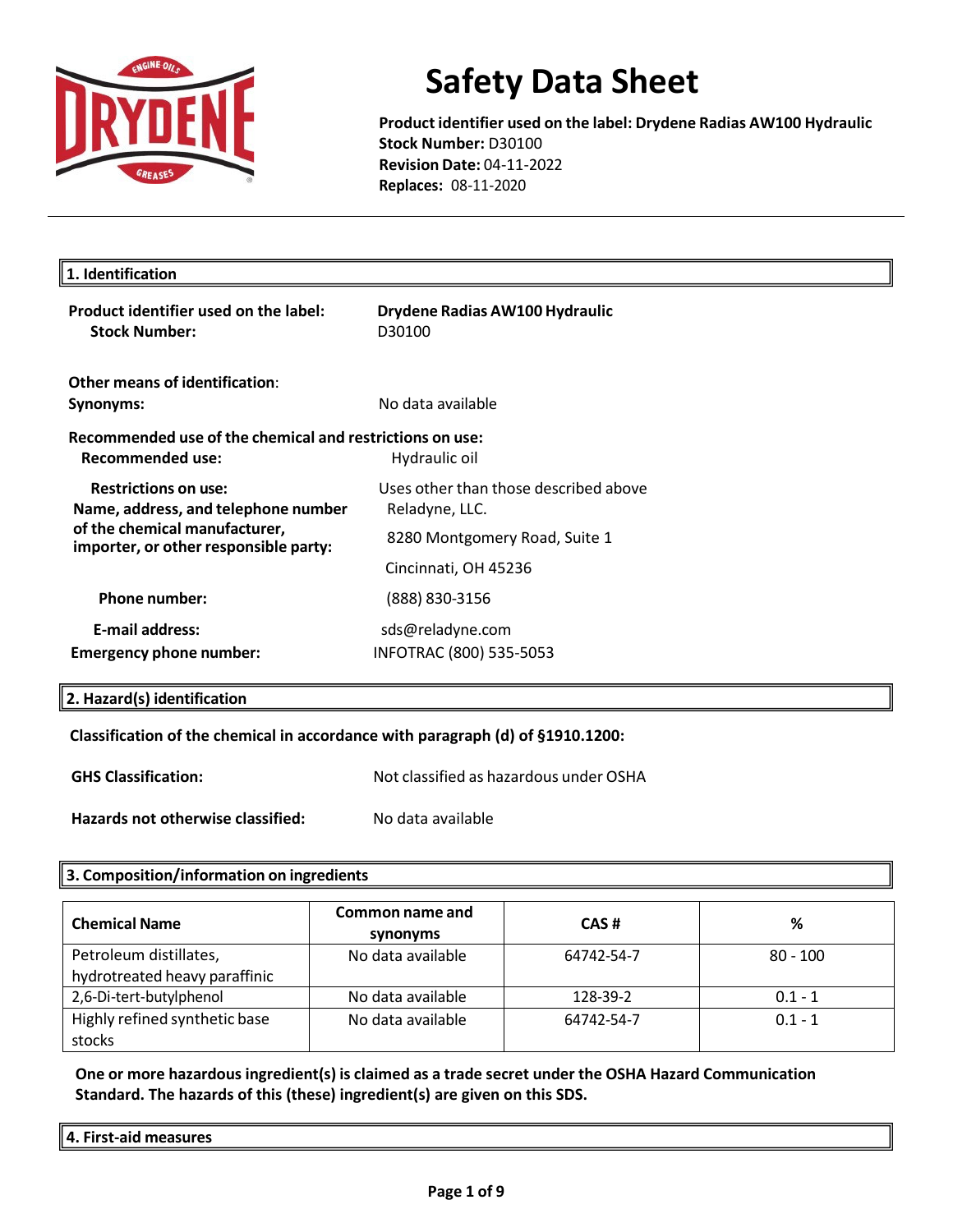**Product identifier used on the label: Drydene Radias AW100 Hydraulic Stock Number:** D30100 **Revision Date:** 04-11-2022  **Replaces:** 08-11-2020

**Description of necessary measures,subdivided according to the different routes of exposure, i.e., inhalation,skin and eye contact, and ingestion:**

| Inhalation:                                                                                 | Remove to fresh air. If breathing is difficult, have a trained individual<br>administer oxygen.                                                            |
|---------------------------------------------------------------------------------------------|------------------------------------------------------------------------------------------------------------------------------------------------------------|
| <b>Eye Contact:</b>                                                                         | None expected to be needed, however, use an eye wash to remove a<br>chemical from your eye regardless of the level of hazard.                              |
| <b>Skin Contact:</b>                                                                        | Wash with soap and water. Remove contaminated clothing and launder.<br>Get medical attention if irritation develops or persists.                           |
| Ingestion:                                                                                  | No hazard in normal industrial use. Do not induce vomiting. Seek medical<br>attention if symptoms develop. Provide medical care provider with this<br>SDS. |
| Most important symptoms/effects,<br>acute and delayed:                                      | No data available                                                                                                                                          |
| Indication of immediate medical<br>attention and special treatment<br>needed, if necessary: | No additional first aid information available.                                                                                                             |

| 5. Fire-fighting measures |
|---------------------------|
|---------------------------|

#### **Suitable (and unsuitable) extinguishing media:**

| Suitable extinguishing media:                                      | Use alcohol resistant foam, carbon dioxide, or dry chemical when fighting<br>fires. Water or foam may cause frothing if liquid is burning but it still may<br>be a useful extinguishing agent if carefully applied to the surface of the<br>fire. Do not direct a stream of water into the hot burning liquid. |
|--------------------------------------------------------------------|----------------------------------------------------------------------------------------------------------------------------------------------------------------------------------------------------------------------------------------------------------------------------------------------------------------|
| Unsuitable extinguishing media:                                    | No data available                                                                                                                                                                                                                                                                                              |
| Specific hazards arising from the<br>chemical:                     | Material may be ignited only if preheated to temperatures above the<br>high flash point, for example in a fire.                                                                                                                                                                                                |
| <b>Hazardous combustion products:</b>                              | Carbon dioxide, Carbon monoxide                                                                                                                                                                                                                                                                                |
| Special protective equipment and<br>precautions for fire-fighters: | Do not enter fire area without proper protection including self-contained<br>breathing apparatus and full protective equipment. Use methods for the<br>surrounding fire.                                                                                                                                       |

#### **6. Accidental release measures**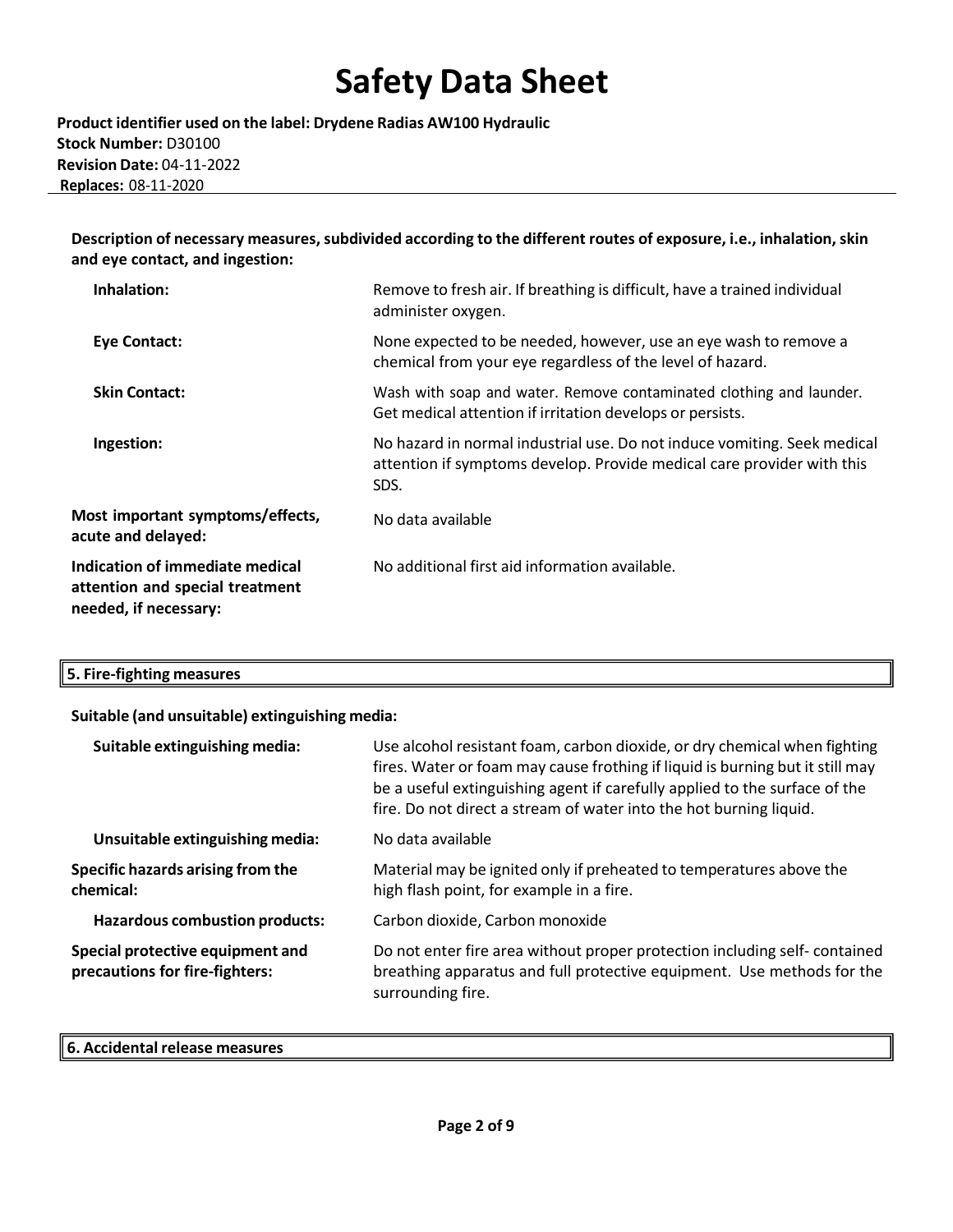#### **Product identifier used on the label: Drydene Radias AW100 Hydraulic Stock Number:** D30100 **Revision Date:** 04-11-2022  **Replaces:** 08-11-2020

| Personal precautions, protective<br>equipment and emergency procedures:                      | No health affects expected from the clean up of this material if contact<br>can be avoided. Follow personal protective equipment recommendations<br>found in Section 8 of this SDS.                                                                                                                                                                                                                                                |
|----------------------------------------------------------------------------------------------|------------------------------------------------------------------------------------------------------------------------------------------------------------------------------------------------------------------------------------------------------------------------------------------------------------------------------------------------------------------------------------------------------------------------------------|
| <b>Methods and materials for containment</b><br>and cleaning up:                             | Prevent the spread of any spill to minimize harm to human health and<br>the environment if safe to do so. Wear complete and proper personal<br>protective equipment following the recommendation of Section 8 at a<br>minimum. Dike with suitable absorbent material like granulated clay.<br>Dispose of according to Federal, State, Local, or Provincial regulations.<br>Used fluid should be disposed of at a recycling center. |
| 7. Handling and storage                                                                      |                                                                                                                                                                                                                                                                                                                                                                                                                                    |
| <b>Precautions for safe handling:</b>                                                        | No special handling instructions due to toxicity. Follow all protective<br>equipment recommendations provided in Section 8.                                                                                                                                                                                                                                                                                                        |
| Conditions for safe storage, including<br>any incompatibilities:<br>Safe storage conditions: | Store in a cool dry place. Isolate from incompatible materials.                                                                                                                                                                                                                                                                                                                                                                    |
| <b>Materials to Avoid/Chemical</b><br>Incompatibility:                                       | Strong oxidizing agents                                                                                                                                                                                                                                                                                                                                                                                                            |

### **8. Exposure controls/personal protection**

**OSHA permissible exposure limit (PEL), American Conference of Governmental Industrial Hygienists (ACGIH) Threshold Limit Value (TLV), and any other exposure limit used or recommended by the chemical manufacturer, importer, or employer preparing the safety data sheet, where available:**

| <b>Chemical component</b>                                  | <b>OSHA PEL</b> | <b>ACGIH TLV</b> | <b>ACGIH STEL</b> | <b>IDLH</b>       |
|------------------------------------------------------------|-----------------|------------------|-------------------|-------------------|
| Petroleum distillates,<br>hydrotreated heavy<br>paraffinic | 5 mg/m3 TWA     | 5 mg/m3 TWA      | 10 mg/m3 STEL     | No data available |
| Highly refined synthetic<br>base stocks                    | 5 mg/m3 TWA     | 5 mg/m3 TWA      | 10 mg/m3 STEL     | No data available |

**Appropriate engineering controls:** Use local exhaust ventilation or other engineering controls to minimize exposures and maintain operator comfort.

#### **Individual protection measures,such as personal protective equipment:**

**Respiratory Protection:** Respiratory protection may be required to avoid overexposure when handling this product. General or local exhaust ventilation is the preferred means of protection. Use a respirator if general room ventilation is not available or sufficient to eliminate symptoms.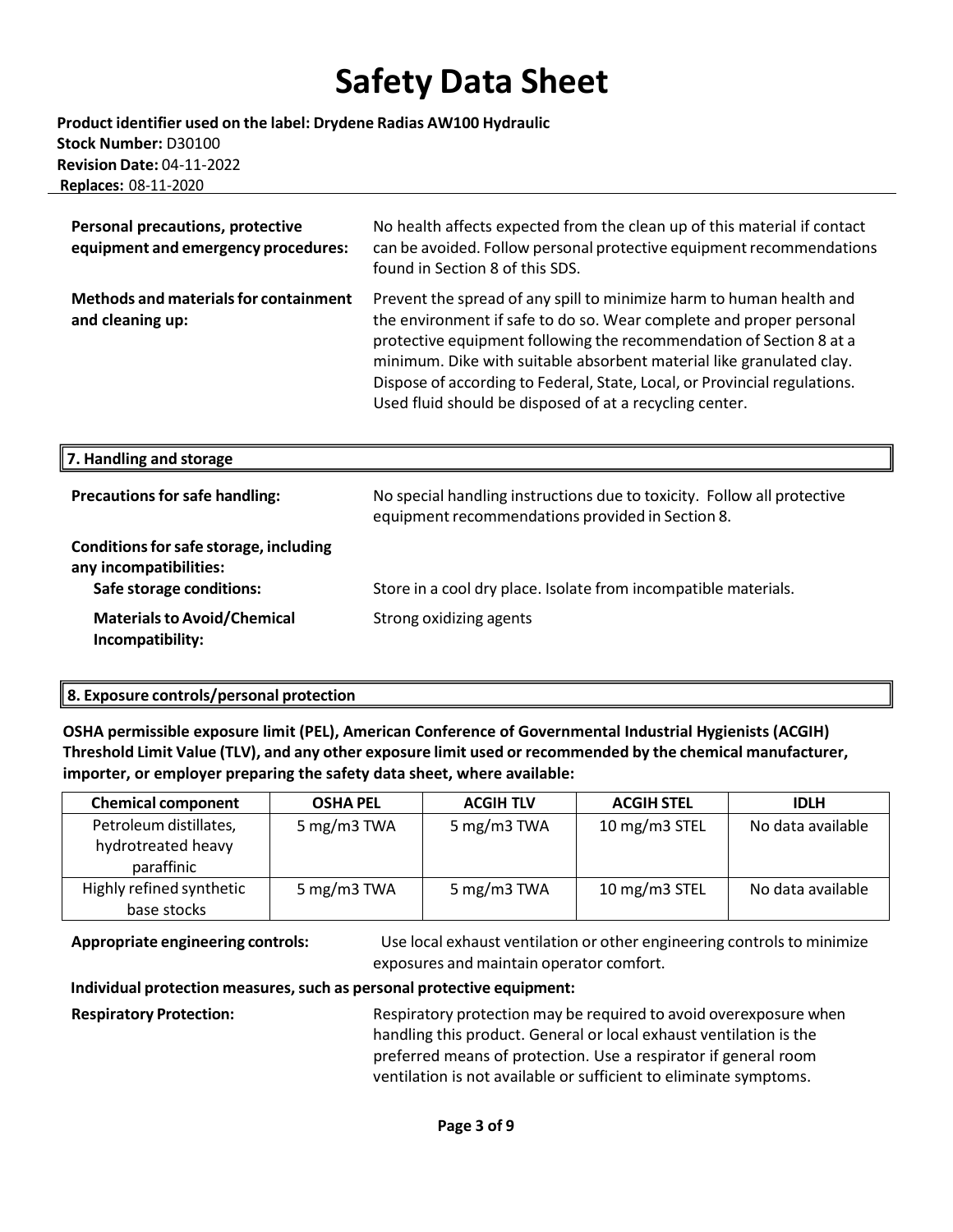**Product identifier used on the label: Drydene Radias AW100 Hydraulic Stock Number:** D30100 **Revision Date:** 04-11-2022  **Replaces:** 08-11-2020

| <b>Respirator Type(s):</b>         | None required where adequate ventilation is provided. If airborne<br>concentrations are above the applicable exposure limits, use<br>NIOSH/MSHA approved respiratory protection.                                                  |
|------------------------------------|-----------------------------------------------------------------------------------------------------------------------------------------------------------------------------------------------------------------------------------|
| Eye protection:                    | Wear safety glasses when handling this product if there is a likelihood of<br>contact with eyes.                                                                                                                                  |
| Skin protection:                   | Not normally considered a skin hazard. Where use can result in skin<br>contact, practice good personal hygiene. Wash hands and other exposed<br>areas with mild soap and water before eating, drinking, and when leaving<br>work. |
| Gloves:                            | Neoprene, Nitrile                                                                                                                                                                                                                 |
| <b>General hygiene conditions:</b> | Follow all protective equipment recommendations provided in Section 8.                                                                                                                                                            |

### **Appearance (physicalstate, color etc.):**

**9. Physical and chemical properties**

| Physical state:                                   | Liquid            |
|---------------------------------------------------|-------------------|
| Color:                                            | Amber             |
| Odor:                                             | Mild              |
| <b>Odor Threshold:</b>                            | Not determined    |
| pH:                                               | No data available |
| Melting point/freezing point:                     |                   |
| <b>Melting Point:</b>                             | No data available |
| <b>Freezing point:</b>                            | No data available |
| Initial boiling point and boiling range<br>(°C):  | No data available |
| Flash Point (°C):                                 | 226               |
| <b>Evaporation Rate:</b>                          | No data available |
| Flammability (solid, gas):                        | No data available |
| Upper/lower flammability or explosive<br>limits:  |                   |
| <b>Upper flammability or explosive</b><br>limits: | Not established   |
| Lower flammability or explosive<br>limits:        | Not established   |
|                                                   |                   |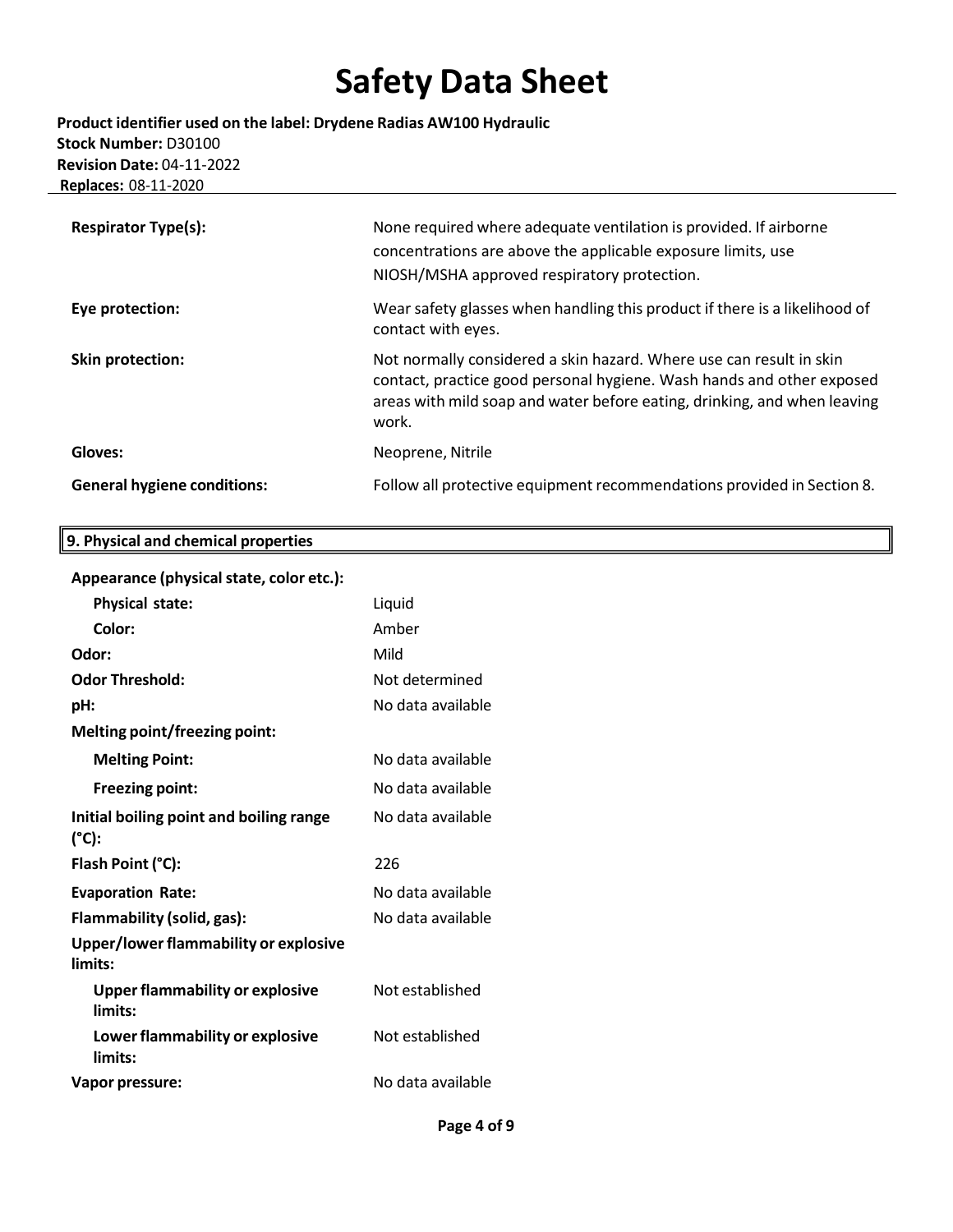**Product identifier used on the label: Drydene Radias AW100 Hydraulic Stock Number:** D30100 **Revision Date:** 04-11-2022  **Replaces:** 08-11-2020

| Vapor density:                          | No data available |
|-----------------------------------------|-------------------|
| <b>Relative density:</b>                | 0.88              |
| Solubility(ies):                        | Negligible; 0-1%  |
| Partition coefficient: n-octanol/water: | No data available |
| Auto-ignition temperature:              | No data available |
| <b>Decomposition Temperature:</b>       | Not determined    |
| <b>Viscosity:</b>                       | 99.86             |

### **10. Stability and reactivity**

| <b>Reactivity:</b>                                                    | There are no known reactivity hazards associated with this product.                                                                                                                                        |
|-----------------------------------------------------------------------|------------------------------------------------------------------------------------------------------------------------------------------------------------------------------------------------------------|
| <b>Chemical stability:</b>                                            | Stable under normal conditions.                                                                                                                                                                            |
| <b>Possibility of hazardous reactions:</b>                            | None expected under standard conditions of storage.                                                                                                                                                        |
| Conditions to avoid (e.g., static<br>discharge, shock, or vibration): | Temperatures above the high flash point of this combustible material in<br>combination with sparks, open flames, or other sources of ignition.<br>Moisture (will lead to product performance degradation). |
| Incompatible materials:                                               | Strong oxidizing agents                                                                                                                                                                                    |
| Hazardous decomposition products:                                     | No data available                                                                                                                                                                                          |

#### **11. Toxicological information**

**Description of the varioustoxicological (health) effects and the available data used to identify those effects:**

| Information on the likely routes of<br>exposure (inhalation, ingestion, skin<br>and eye contact): | Skin contact, Inhalation, Ingestion, Eye contact                                                |
|---------------------------------------------------------------------------------------------------|-------------------------------------------------------------------------------------------------|
| Symptoms related to the physical,<br>chemical and toxicological<br>characteristics:               | No data available                                                                               |
|                                                                                                   | Delayed and immediate effects and also chronic effects from short- and long-term exposure:      |
| Ingestion:                                                                                        | No hazard in normal industrial use. Estimated to be $>$ 5.0 g/kg.                               |
| <b>Skin Contact:</b>                                                                              | Likely to be non-irritating to skin based on animal data.                                       |
| Absorption:                                                                                       | Estimated to be > 5.0 g/kg; practically non-toxic                                               |
| Inhalation:                                                                                       | No hazard in normal industrial use. Likely to be practically non-toxic<br>based on animal data. |
| Eye Contact:                                                                                      | This material is likely to be non-irritating to eyes based on animal data.                      |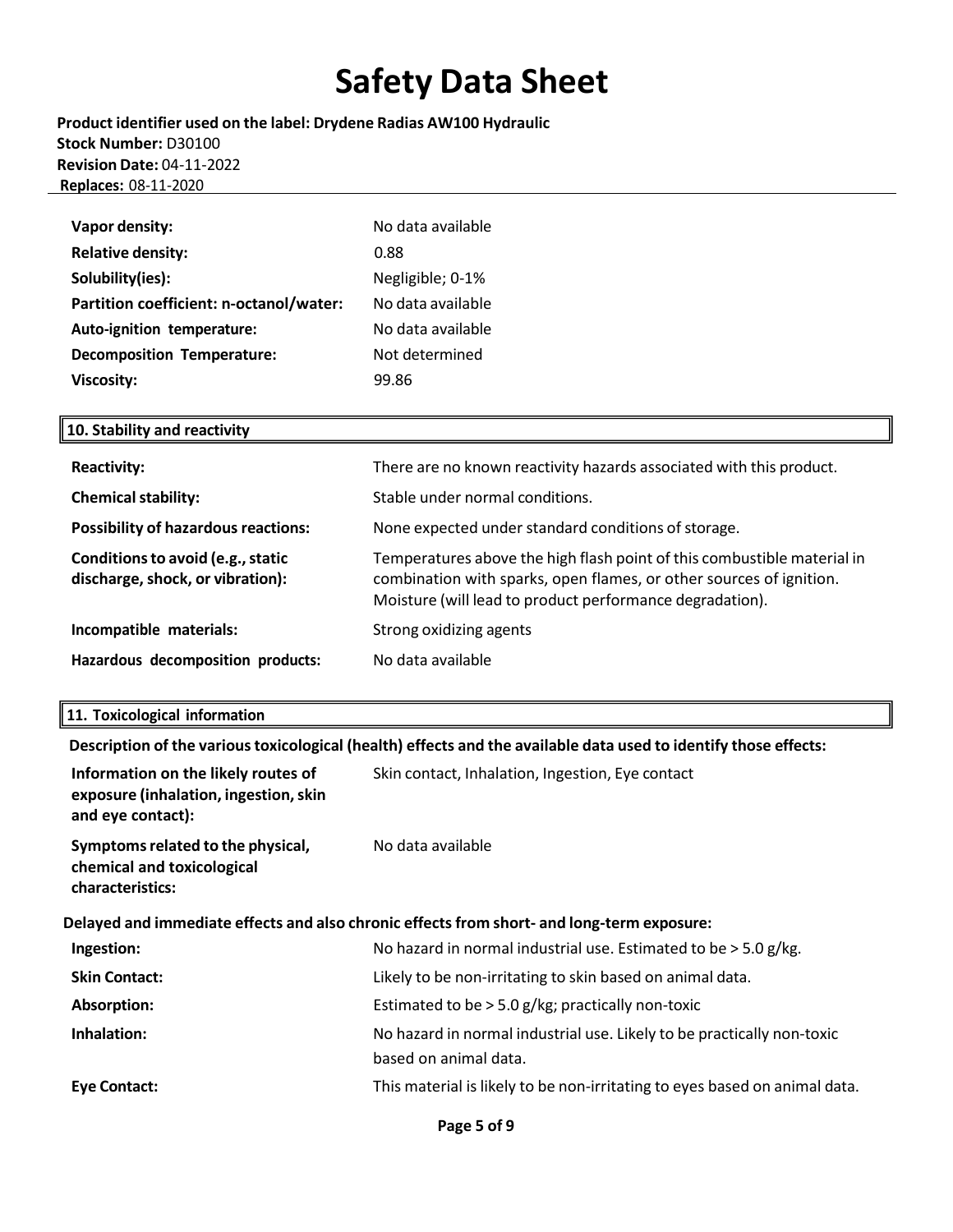**Product identifier used on the label: Drydene Radias AW100 Hydraulic Stock Number:** D30100 **Revision Date:** 04-11-2022  **Replaces:** 08-11-2020

| Sensitization:                 | Non-hazardous under Respiratory Sensitization category. No data<br>available to indicate product or components may be a skin sensitizer.                                       |
|--------------------------------|--------------------------------------------------------------------------------------------------------------------------------------------------------------------------------|
| <b>Mutagenicity:</b>           | No data available to indicate product or any components present at<br>greater than 0.1% is mutagenic or genotoxic.                                                             |
| Carcinogenicity:               | Not expected to cause cancer. This product meets the IP-346 criteria of<br><3% PAH's and is not considered a carcinogen by the International<br>Agency for Research on Cancer. |
| <b>Reproductive toxicity</b>   | Not known or reported to cause reproductive or developmental toxicity.                                                                                                         |
| <b>STOT-single exposure:</b>   | Based on available data, the classification criteria are not met.                                                                                                              |
| <b>STOT-repeated exposure:</b> | Based on available data, the classification criteria are not met.                                                                                                              |
| <b>Aspiration hazard:</b>      | Based on available data, the classification criteria are not met.                                                                                                              |
| <b>Other information:</b>      | None known.                                                                                                                                                                    |

#### **Numerical measures of toxicity (such as acute toxicity estimates):**

| <b>Chemical Name</b>                                       | LD50 Oral                      | <b>LD50 Dermal</b>                 | <b>LC50 Inhalation</b> |
|------------------------------------------------------------|--------------------------------|------------------------------------|------------------------|
| Highly refined synthetic                                   | Oral LD50 Rat > 15000          | Dermal LD50 Rabbit > 5000          |                        |
| base stocks                                                | mg/kg                          | mg/kg                              |                        |
| 2,6-Di-tert-butylphenol                                    | Oral LD50 Rat > 5000           | Dermal LD50 Rabbit >               |                        |
|                                                            | mg/kg                          | 10000 mg/kg                        |                        |
| Petroleum distillates,<br>hydrotreated heavy<br>paraffinic | Oral LD50 Rat > 15000<br>mg/kg | Dermal LD50 Rabbit > 5000<br>mg/kg |                        |

**Isthe hazardous chemical islisted in the National Toxicology Program (NTP) Report on Carcinogens(latest edition) or has been found to be a potential carcinogen in the International Agency for Research on Cancer (IARC) Monographs (latest edition), or by OSHA:**

| <b>Chemical Name</b>       | <b>OSHA Carcinogen</b> | <b>IARC Carcinogen</b> | <b>NTP Carcinogen</b> |
|----------------------------|------------------------|------------------------|-----------------------|
| There are no components    |                        |                        |                       |
| that are known or reported |                        |                        |                       |
| to cause cancer.           |                        |                        |                       |

### **12. Ecological information**

**Ecotoxicity (aquatic and terrestrial, where available):**

Slight ecological hazard. In high concentrations, this product may be dangerous to plants and/or wildlife.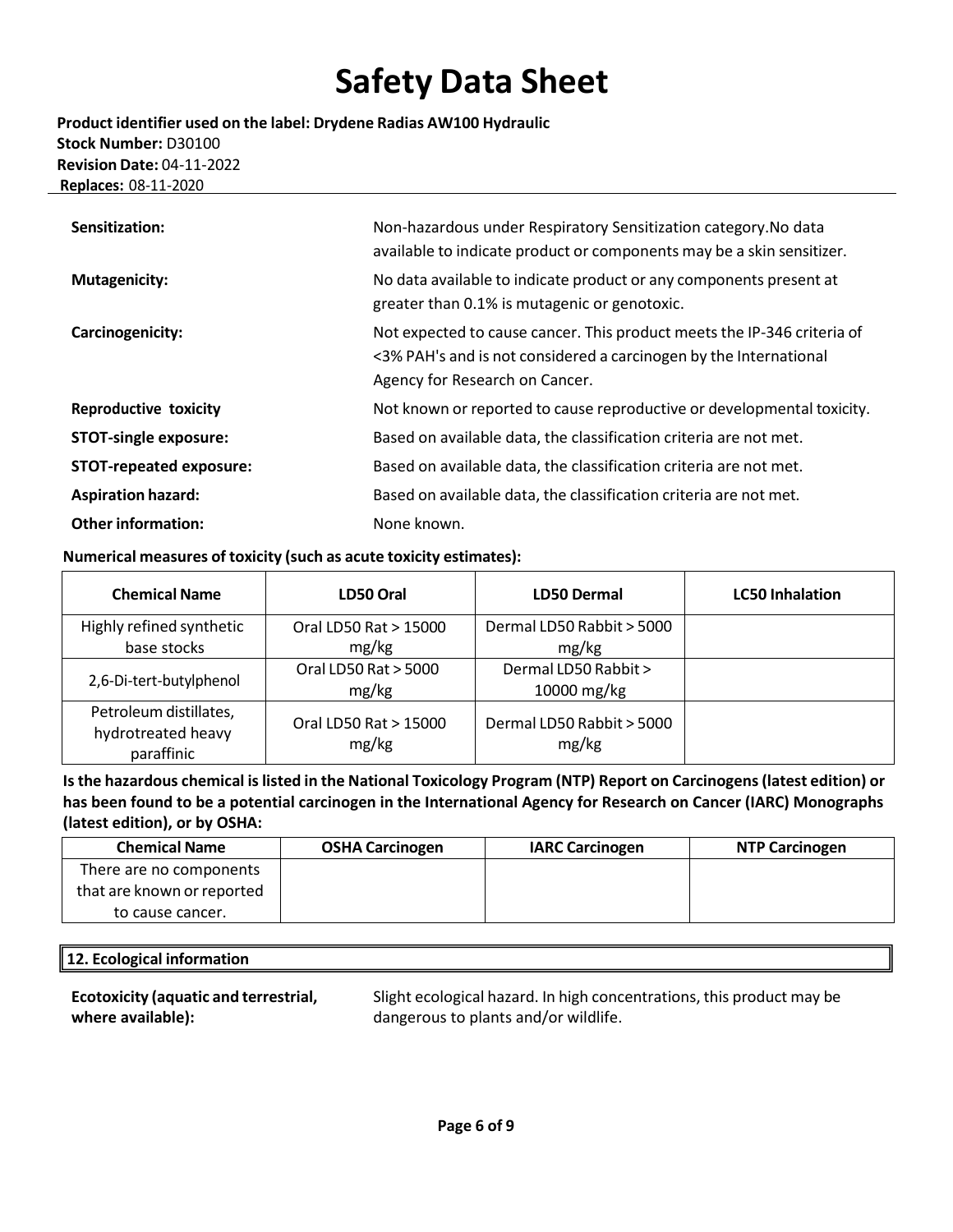**Product identifier used on the label: Drydene Radias AW100 Hydraulic Stock Number:** D30100 **Revision Date:** 04-11-2022  **Replaces:** 08-11-2020

#### **Ecological Toxicity Data:**

| <b>Chemical Name</b>                                       | CAS#       | <b>Aquatic EC50</b><br><b>Crustacea</b> | <b>Aquatic ERC50</b><br>Algae | <b>Aquatic LC50 Fish</b>                   |
|------------------------------------------------------------|------------|-----------------------------------------|-------------------------------|--------------------------------------------|
| Highly refined synthetic<br>base stocks                    | 64742-54-7 | EC50 (48h) Daphnia<br>magna > 1000 mg/L | No data available             | LC50 (96h)<br>Rainbow Trout ><br>5000 mg/L |
| 2,6-Di-tert-butylphenol                                    | 128-39-2   | EC50 (48h) Daphnia<br>magna 0.45 mg/L   | No data available             | No data available                          |
| Petroleum distillates,<br>hydrotreated heavy<br>paraffinic | 64742-54-7 | EC50 (48h) Daphnia<br>magna > 1000 mg/L | No data available             | LC50 (96h)<br>Rainbow Trout ><br>5000 mg/L |

**Persistence and degradability:** Biodegrades slowly.

None known.

strongly to most soil types.

**Bioaccumulative potential:** Bioconcentration may occur.

**Mobility in soil:** This material is expected to have essentially no mobility in soil. It absorbs

**Other adverse effects(such as hazardousto the ozone layer):**

#### **13. Disposal considerations**

| Description of waste residues and<br>information on their safe handling and<br>methods of disposal, including the<br>disposal of any contaminated<br>packaging: | Spent or discarded material is non-hazardous according to environmental<br>regulations. |
|-----------------------------------------------------------------------------------------------------------------------------------------------------------------|-----------------------------------------------------------------------------------------|
| Contaminated packaging:                                                                                                                                         | Recycle containers whenever possible.                                                   |

#### **14. Transport information**

| Carriage of dangerous goods by road (DOT), rail or inland waterways: |                       |  |  |  |  |  |
|----------------------------------------------------------------------|-----------------------|--|--|--|--|--|
| Not regulated for road transport<br><b>DOT Basic Description:</b>    |                       |  |  |  |  |  |
|                                                                      |                       |  |  |  |  |  |
| International carriage of dangerous goods by sea (IMDG/IMO):         |                       |  |  |  |  |  |
| UN number:                                                           | Not regulated by IMDG |  |  |  |  |  |
| <b>UN Proper shipping name:</b>                                      | Not applicable        |  |  |  |  |  |
| Transport hazard class(es):                                          | Not applicable        |  |  |  |  |  |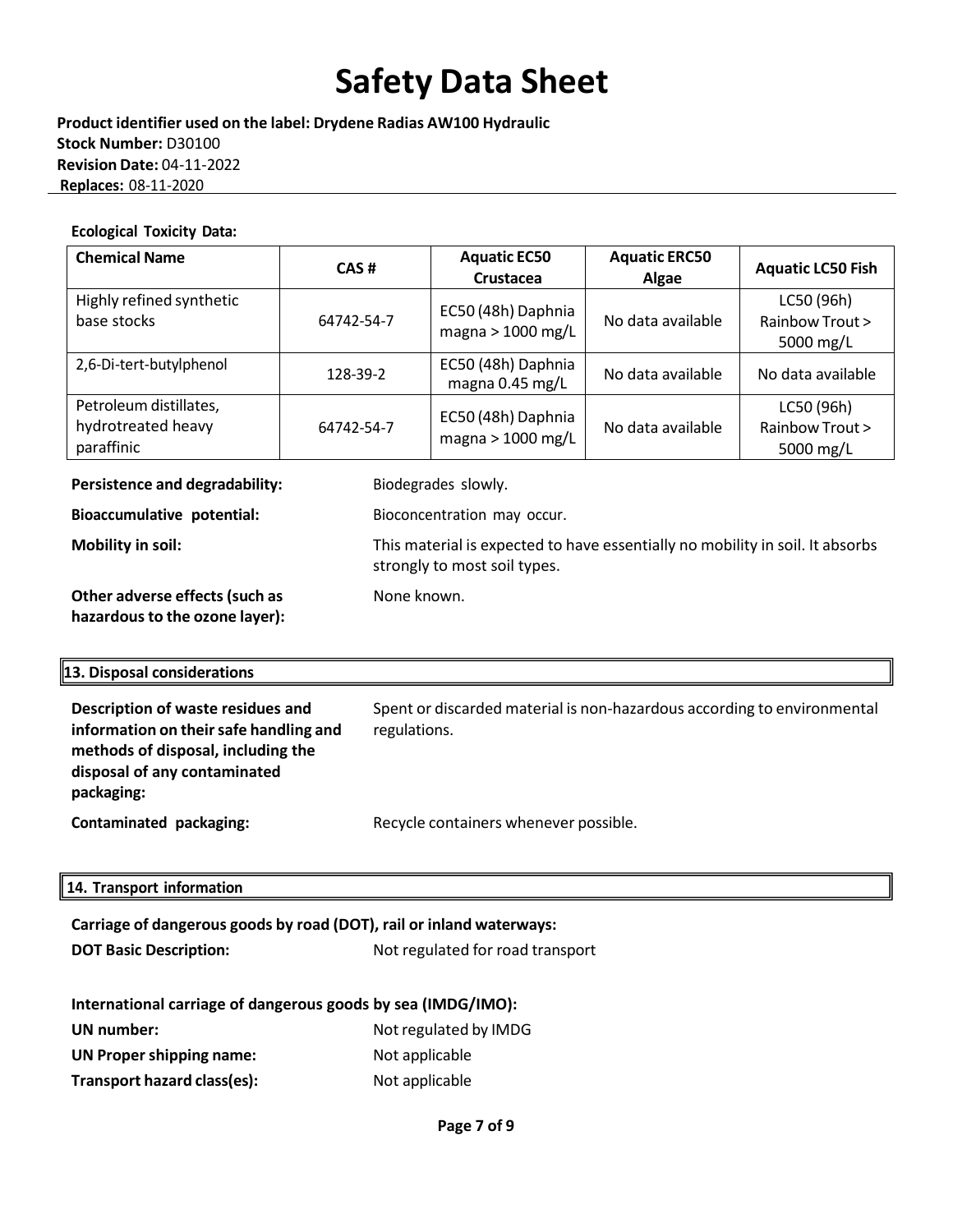**Product identifier used on the label: Drydene Radias AW100 Hydraulic Stock Number:** D30100 **Revision Date:** 04-11-2022  **Replaces:** 08-11-2020

| Packing group, if applicable:                                                                                                                                                 | Not applicable        |  |
|-------------------------------------------------------------------------------------------------------------------------------------------------------------------------------|-----------------------|--|
| International carriage of dangerous goods by air (IATA):                                                                                                                      |                       |  |
| UN number:                                                                                                                                                                    | Not regulated by IATA |  |
| <b>UN Proper shipping name:</b>                                                                                                                                               | Not applicable        |  |
| Transport hazard class(es):                                                                                                                                                   | Not applicable        |  |
| Packing group, if applicable:                                                                                                                                                 | Not applicable        |  |
| Environmental hazards (e.g., Marine<br>pollutant (Yes/No)):                                                                                                                   | None.                 |  |
| <b>Transport in bulk (according to Annex II</b><br>of MARPOL 73/78 and the IBC Code):                                                                                         | No data available     |  |
| Special precautions which a user needs<br>to be aware of or needs to comply with<br>in connection with transport or<br>conveyance either within or outside<br>their premises: | No data available     |  |

### **15. Regulatory information**

#### **Safety, health and environmental regulationsspecific for the product in question:**

**TSCA Status:** All components of this material are on the Active US TSCA Inventory or are exempt.

#### **Regulated Components:**

| <b>Chemical Name</b>   | CAS#       | <b>CERCLA</b> | Sara EHS | <b>Sara 313</b> | U.S. HAP |
|------------------------|------------|---------------|----------|-----------------|----------|
| Petroleum distillates, |            |               |          |                 |          |
| hydrotreated heavy     | 64742-54-7 | Ν             | Ν        | Ν               | Ν        |
| paraffinic             |            |               |          |                 |          |
| 2,6-Di-tert-           |            |               |          |                 |          |
| butylphenol            | 128-39-2   | N             | Ν        | Ν               | N        |
| Highly refined         |            |               | Ν        | N               |          |
| synthetic base stocks  | 64742-54-7 | N             |          |                 | Ν        |

| <b>Chemical Name</b>   | CAS #      | <b>California Prop</b><br>65 - Cancer | <b>California Prop</b><br>65 - Dev. Toxicity | <b>California Prop</b><br><b>California Prop</b><br>65 - Reprod fem<br>65 - Reprod male |   |
|------------------------|------------|---------------------------------------|----------------------------------------------|-----------------------------------------------------------------------------------------|---|
| Petroleum distillates, | 64742-54-7 | N                                     | Ν                                            | Ν                                                                                       | Ν |
| hydrotreated heavy     |            |                                       |                                              |                                                                                         |   |